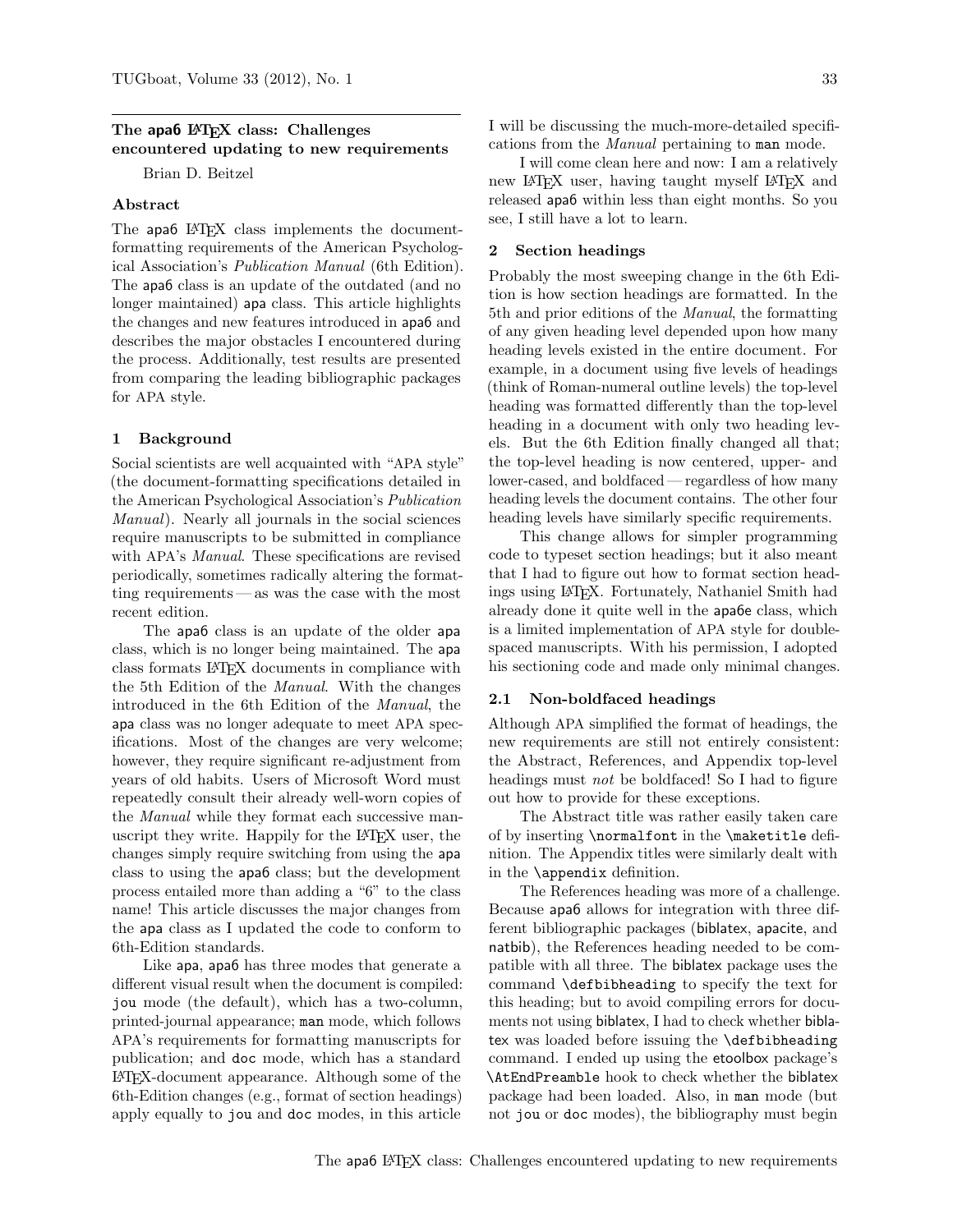Similarly, apacite uses \st@rtbibsection to identify the References heading, and natbib uses \bibsection. Fortunately, defining these two commands does not throw an error if their respective packages are not loaded. The code to implement the non-boldface aspect of this heading for apacite and natbib was another gift from apa6e.

## 3 Author note

With the 6th Edition, APA kindly moved the Author Note (which contains contact information and acknowledgments) to the title page of the manuscript. This information used to be near the end of the manuscript where nobody noticed it.

Implementing this change mostly meant modifying the \maketitle definition, but my biggest hurdle (aside from ensuring proper paragraph indentation, handled with \indent) was figuring out the vertical placement of the Author Note heading (non-boldfaced!) and its subsequent text. I finally happened on the \vfill command which suited the situation perfectly.

## 4 Figure captions

Another welcome change in the 6th Edition is the placement of figure captions. In previous editions, figure captions (but not table captions) had to be presented on a separate page from their figures. The 6th Edition specifies that the captions are to be placed underneath their corresponding figures.

So, I found the part of the apa code that generated the Figure Captions page and suppressed it. Then, I ended up using the caption package to format figure captions.

# 5 Float placement

An additional wrinkle brought about by the 6th Edition was a change in the sequence of pages in the manuscript. Specifically, appendices are now required to be placed after tables and figures. This gives rise to the perplexing situation of what to do with tables and figures that are eventually to be typeset within an appendix. Does one place these floats along with the other floats from the main part of the manuscript? Or in an additional float section that follows the appendices? Or within the appendices themselves? The Manual is completely silent on this issue.

An APA representative acknowledged the gap in an email to me, and said that it doesn't matter which of these three solutions is followed since the Manual isn't clear on this point. So apa6 places appendix floats within the body of the appendix. This isn't a simple matter, however, because it means that the floats from the main part of the manuscript are delayed until a float section toward the end of the manuscript, and appendix floats are displayed at the point where they are mentioned. In other words, not all floats can be processed in the same way.

To implement this differentiation, at the beginning of the \appendix definition I inserted the \processdelayedfloats command (from the endfloat package) to flush all delayed floats prior to the appendices. Then I modified the \figure and \table definitions to delay non-appendix floats and immediately output appendix floats.

# 6 Floats integrated with text

When reading through a manuscript, it is a hassle to run across a reference to a table or figure and not have that table or figure handy for inspection. Prior to the 6th Edition, one only needed to look at the very end of the manuscript. But the search became more complicated with the 6th Edition because appendices now follow the tables and figures. Consequently, if there are appendices attached to a manuscript, the reader must leaf backward through the appendices to find the desired table or figure. The difficulties associated with navigating back and forth in an electronic copy of a manuscript to find tables or figures are so obvious as to need no explanation.

The floatsintext option in apa6 places all floats near the point where they are mentioned in the manuscript. Of course, such rearrangement of the manuscript violates APA guidelines and should not be used for submission to journals; but this feature can make one's own (or a colleague's) reading of drafts much more efficient.

Basically, the floatsintext option directs apa6 to handle all floats using the float package. My implementation of this feature was significantly aided by a post which Guillaume Jourjon contributed to the *ETEX Community* Forum.

# 7 Reference masking

I did this one to myself. I was using the apa class to write a conference proposal and I thought how nice it would be to automagically suppress all the references to myself when submitting a paper for masked peer review.

So I chipped away at some code, did a lot of online searching and experimenting, and finally cobbled together something that seems to work. My solution was to write a series of new citation commands, which are redefinitions of the basic citation commands from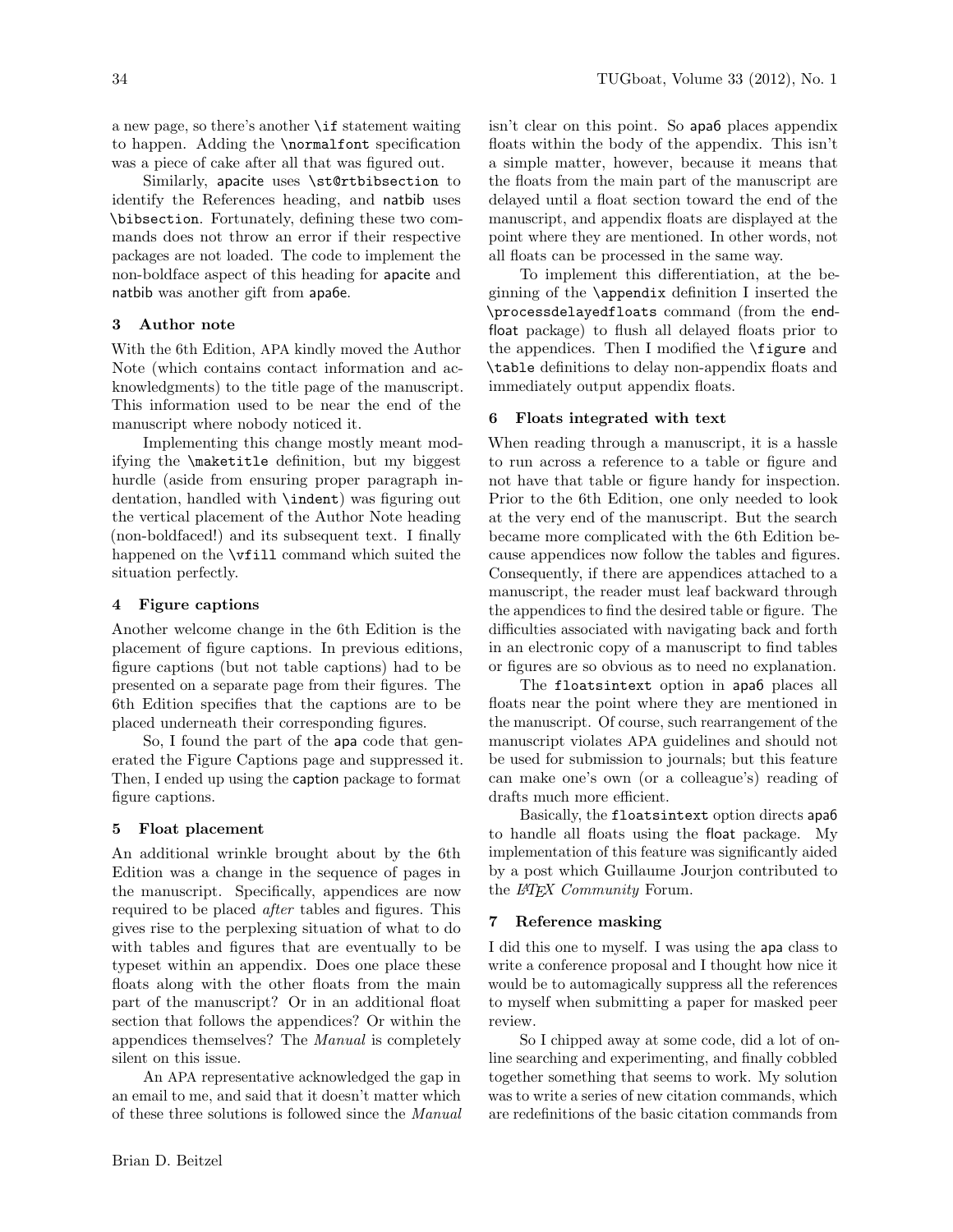the three bibliographic packages that apa6 supports. The output of these commands replaces citations with text such as "2 citations removed for masked review" (in the case of two masked sources). This allows the user to specify which citations will be masked and which will not— without having to go back and edit the citation commands when the time comes to bare all.

I have yet to find a good explanation of some of the concepts operating in these functions that I wrote, but I have to say there is a sense of accomplishment in obtaining the outcome I was seeking.

#### 8 User-selected font size

Another self-imposed difficulty was figuring out how to modify the font size of an apa6 document. I wanted to be able to provide the capability of specifying any of the standard font sizes (10pt, 11pt, 12pt) that LATEX provides.

After several unsuccessful attempts, I gave up. Then I tried again and gave up. But it kept nagging at me. Ultimately I solved it by defining a command \apaSix@ptsize{} to hold the selected font size, and a comparison command, \apaSix@noptsize{} that was always empty. Then, with the appropriate \DeclareOption commands to capture the 10pt, 11pt, and 12pt options, I used \ifx as follows for the man mode:

```
\ifx\apaSix@ptsize\apaSix@noptsize
 \LoadClass[12pt]{article}
\else
 \LoadClass[\apaSix@ptsize]{article}
```
\fi

This provides a default font size of 12pt, which can be overridden by the user if desired. Code similar to the above establishes 10pt as the default for jou mode and 11pt for doc mode.

## 9 Watermark

As I began to use my development version of apa6, new features kept creeping up on me and begged to be implemented. One of these was prominently displaying that a document was a draft version. Consequently, apa6 can now automatically load the draftwatermark package to display a "DRAFT" watermark on either the first page or on all pages of a document. This watermark can be customized with different text or font size (using the options documented with the draftwatermark package).

An unexpected situation arose, however; via the feedback of a faithful user of apa6, I discovered that when the lmodern package is not loaded, the watermark is very small. The draftwatermark documentation makes no indication of this, so I'm mentioning

it here for others who may have seen similar odd renderings of this watermark package.

#### 10 Conversion to Word

The major disadvantage of using LATEX in the social sciences is that almost no one else does. Our journals purportedly don't accept LATEX files (much less provide formatting classes), and they don't typically list PDF files as acceptable formats for manuscripts being submitted for review. This sparse usage of LATEX provides challenges for (a) collaboration and (b) submission of manuscripts for publication.

This situation brings us to the need to have a way of converting a LATEX document to a more commonly used word-processing format. I have encountered recommendations for both htlatex and tth. I have tried both and (probably because of my naivete) have been utterly unsuccessful at obtaining anything close to the PDF output produced by apa6.

Having seen a sentence online claiming that Chikrii Softlab's TeX2Word software ([http://www.](http://www.chikrii.com/products/tex2word/) [chikrii.com/products/tex2word/](http://www.chikrii.com/products/tex2word/)) was customizable in how it translated the T<sub>EX</sub> code into a Microsoft Word document, I gave it a try. Essentially, TeX2Word uses a proprietary TEX engine (thus not requiring a T<sub>E</sub>X installation) with a limited command set that closely resembles T<sub>EX</sub>. After several lengthy interchanges with their technical support, the result is an apa6.ptex file, included with apa6, that comes very close to replicating the PDF output of apa6. The title page, abstract page, section headings, figure and table captions, and bold and italic text are all formatted with very little need for modification (running heads are an exception). Floats must be moved from their default points within the document to their appropriate places after the reference list. The most notable exception at present is a near-total lack of bibliographic support.

## 11 Using apa6 with bibliography packages

Three major bibliography packages are compatible with apa6: apacite, natbib, and biblatex. I tested each of these packages against the requirements of the 6th Edition of the Manual. This section compares the output of these packages, highlighting inaccuracies of which authors should be aware. For details on how to use each of these packages with the apa6 class, please refer to the apa6 documentation.

## 11.1 Citation tests

The test cases for bibliography formatting come from the file bibliography.bib, which is included in the "samples" subfolder of the apa6 installation. There are several situations to examine in order to see how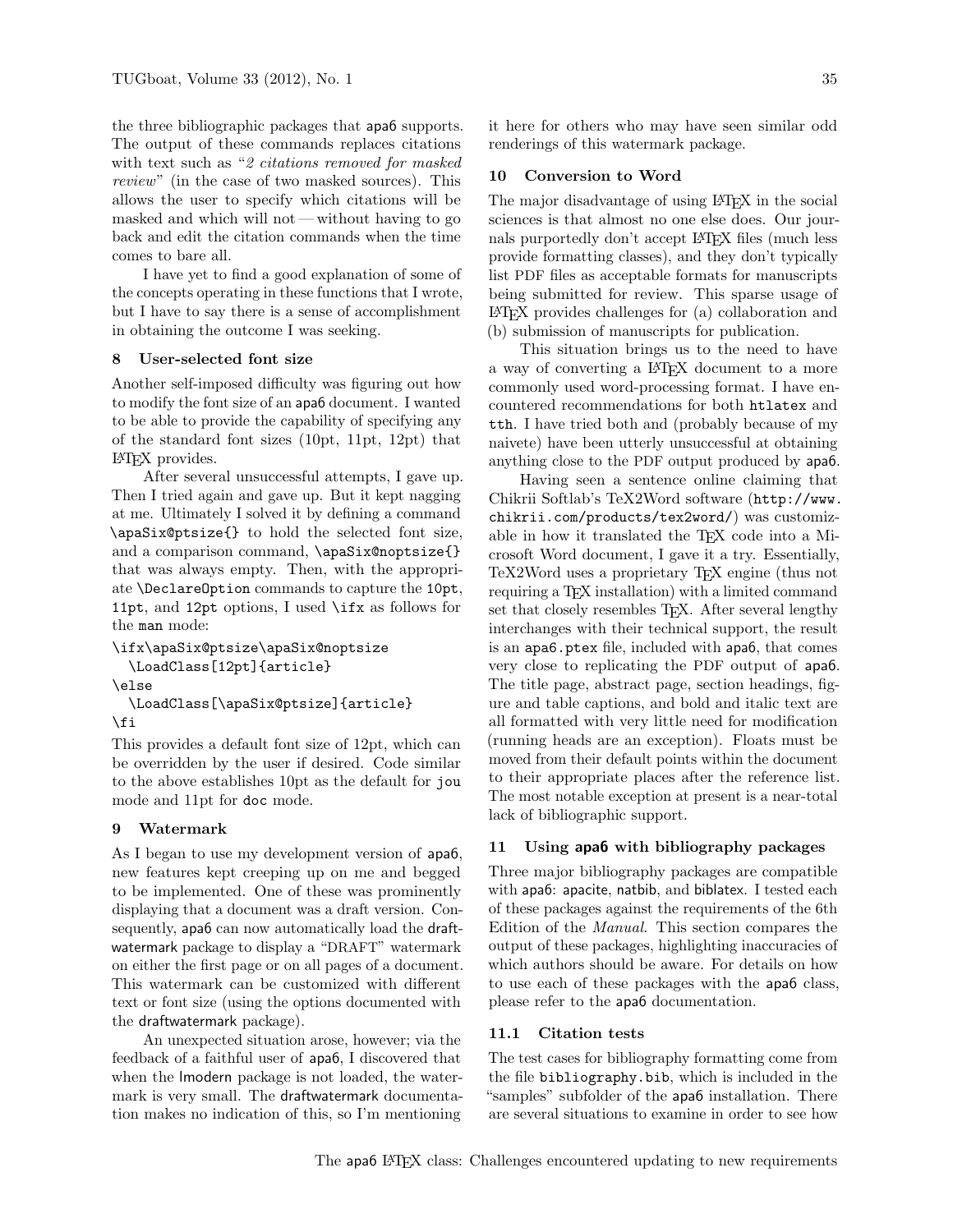| Test            | Expected                           |      | $apacitea$ apacite-natbib <sup>b</sup> | biblatex-bibtex <sup>c</sup> biblatex-biber <sup>d</sup> |      |
|-----------------|------------------------------------|------|----------------------------------------|----------------------------------------------------------|------|
|                 | Herbst-Damm and Kulik (2005)       | pass | pass                                   | pass                                                     | pass |
| 2               | (Herbst-Damm & Kulik, 2005)        | pass | pass                                   | pass                                                     | pass |
| 3               | (Haybron, 2008; Mayer, 2008a)      | fail | pass                                   | pass                                                     | pass |
| 4a              | Lassen, Steele, and Sailor (2006)  | pass | pass                                   | pass                                                     | pass |
| 4b              | Lassen et al. $(2006)$             | pass | pass                                   | pass                                                     | pass |
| 5.              | Gilbert et al. (2004)              | pass | pass                                   | pass                                                     | pass |
| 6a              | Mayer $(2008a)$                    | pass | pass                                   | pass                                                     | pass |
| 6b              | Mayer $(2008b)$                    | pass | pass                                   | pass                                                     | pass |
|                 | Mayer (in press-a, in press-b)     | pass | pass                                   | pass                                                     | pass |
| 8               | (Mayer, 2008a, 2008b)              | pass | pass                                   | pass                                                     | pass |
| 9a              | J. R. Levin and O'Donnell (2000)   | pass | pass                                   | fail                                                     | pass |
| 9 <sub>b</sub>  | M. E. Levin and Levin (1990)       | pass | pass                                   | fail                                                     | fail |
| 10a             | (Borst, Kosslyn, et al., 2011)     | pass | pass                                   | fail                                                     | pass |
| 10 <sub>b</sub> | (Borst, Kievit, et al., 2011)      | pass | pass                                   | fail                                                     | pass |
| 10 <sub>c</sub> | (Borst, Thompson, & Kosslyn, 2011) | pass | pass                                   | fail                                                     | pass |
| 11              | Franklin and Adams (2010)          | pass | pass                                   | pass                                                     | pass |
| 12              | De Waal and Grosser (2009)         | fail | pass                                   | pass                                                     | pass |

<span id="page-3-0"></span>Table 1: Citation test results

 $^{\rm a}$  apacite version  $6.01$   $(2012/02/25)^{\rm b}$  $^{b}$  natbib version 8.31b (2010/09/13)

 $\sim$  biblatex version 1.7 (2011/11/13), biblatex-apa version 4.6 (2012/02/08), BIBTEX version 0.99d

d biblatex version 1.7 (2011/11/13), biblatex-apa version 4.6 (2012/02/08), biber version 0.9 (2012/02/17)

well we are complying with APA requirements. The following tests are not intended to be comprehensive tests of APA citation style; rather, they cover some of the more rigorous APA-style challenges for bibliographic citation software. The number of each test corresponds to a line in Table [1](#page-3-0) (which also summarizes the results).

- 1. Joining multiple author names outside parentheses. With a multiple-author source and when all authors are required to be listed (as opposed to the situations in Tests  $#4$  and  $#5$  below), the word "and" must be written out prior to the last author's name if the authors are named outside parentheses.
- 2. Joining multiple author names within parentheses. In the same situation as above, but when the authors' names are cited inside parentheses, the symbol "&" must be used in place of the word "and".
- 3. Order citations alphabetically. When multiple sources are cited within parentheses, they must be sorted in the same order in which they appear in the reference list at the end of the manuscript. For this test, citations were purposely entered in reverse alphabetical order.
- 4. Truncating 3–5 author names. When there are 3–5 authors, all authors' names are listed for the first citation; subsequent citations list only the first author's name followed by "et al."
- 5. Truncating six or more author names. When there are more than six authors, only the first author should ever be listed, followed by "et al.".
- 6. Same author(s), same year. When different articles have the identical author(s) in the same year, the year must be followed by "a", "b", etc.
- 7. Same author(s), in press. When different inpress articles have identical author(s), the year must be given as "in press-a", "in press-b", etc.
- 8. Same author(s), different articles. When citing two or more articles by the same author(s) within parentheses, the author name(s) need not be repeated.
- 9. Different first authors, same last name. When two first authors have the same last name, their initials must be given to clarify which one is being cited.
- 10. Multiple authors, same year. When two or more articles have a subset of the same authors in the same order, all citations must give as many author names as necessary to make the citation unique. Note that the "al." in "et al." is plural and therefore must replace at least two names.
- 11. Suppress name suffixes. The suffix of author names (e.g., "Jr.") should not be included when citing their work in the body of the text.
- 12. Capitalizing initial lower-case names. If the first word in a sentence is an author name that begins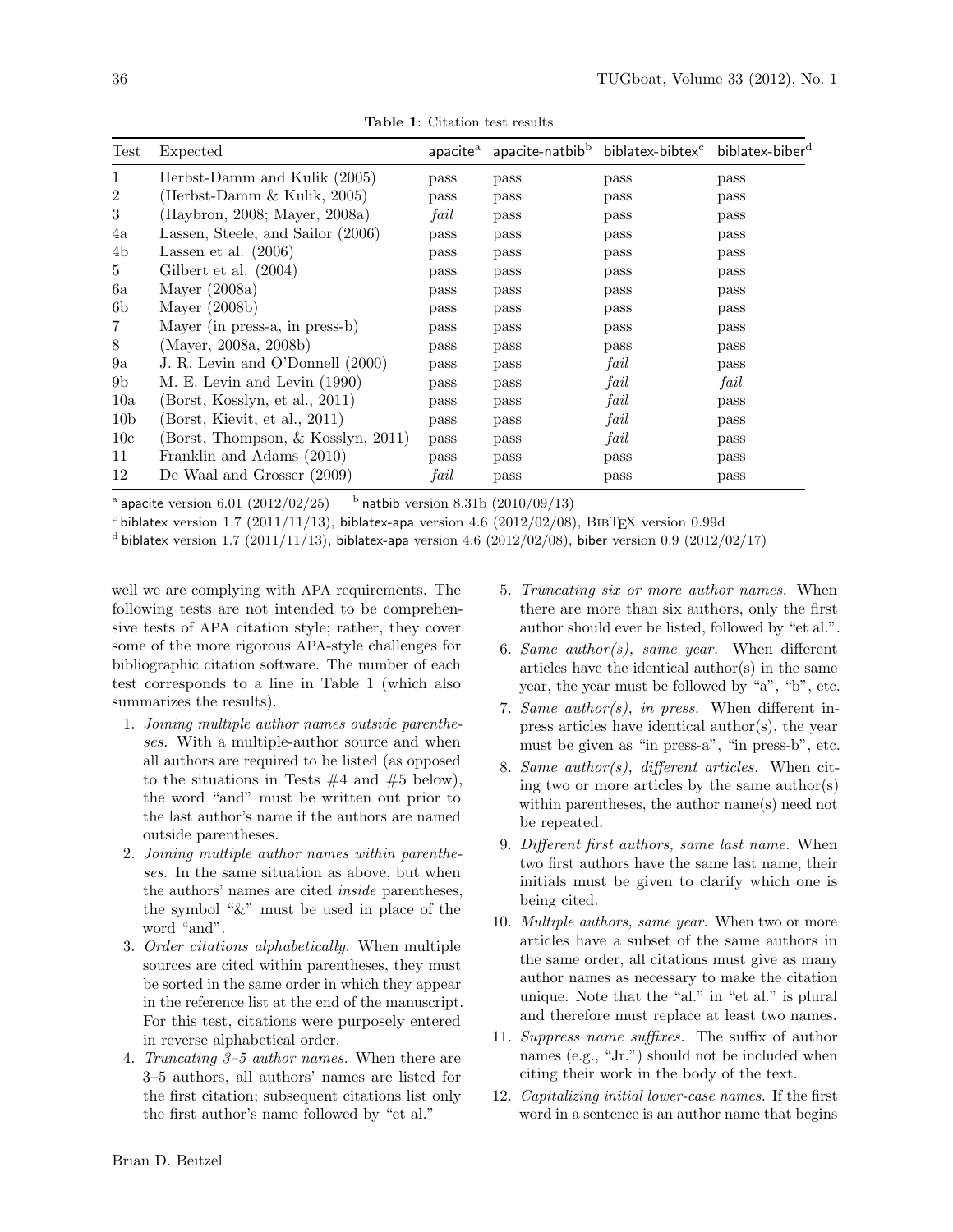with a lower-case letter (e.g., "de Waal"), the name should nonetheless be capitalized.

#### 11.2 Results of citation tests

The results of these citation tests are shown in Table [1.](#page-3-0) First, it should be noted that most of these packages handle basic citations very well. Only one of them passed all 12 tests, but two others did very well. Additionally, not all failures in Table [1](#page-3-0) are equally egregious; for example, the single biblatexbiber failure (Test #9b) will never cause confusion as to which source is being cited.

Before we look at the results, I wish to applaud the developers of apacite and biblatex-apa for responding to my initial citation test results and modifying their packages to better comply with 6th Edition requirements. There are now many fewer failed tests in this series than there were when I first ran these tests with then-current versions of these packages only a few months ago.

The results for each package are summarized next. No reviewer or journal editor will ever remark on "the amazing accuracy of your citations"; but comments to the opposite effect may be encountered. Unfortunately, we therefore need to focus on the non-compliance here rather than what each package does right.

#### 11.2.1 apacite

The apacite package was loaded using the apacite option when loading the apa6 class, like this: \documentclass[jou,apacite]{apa6}

There were two apacite errors: (a) in Test  $#3$ , the references were not sorted alphabetically within the parentheses; and (b) in Test  $#12$ , the prefix "De" could not be capitalized because apacite does not provide any capitalization command.

To overcome the failures of Test  $#3$ , one must manually sequence the parenthetical citations; this is entirely feasible but does require a certain level of alertness on the part of the author. There is no cure for the failure of Test  $#12$  without adding on the natbib package (see next section).

#### 11.2.2 apacite-natbib

Both the apacite package and the natbib package were loaded implicitly using the natbib option when calling the apa6 class:

#### \documentclass[jou,natbib]{apa6}

There were no apacite-natbib errors, thanks to some clever programming by the apacite developer, Erik Meijer. The natbib package does not contain a bibliographic style; therefore, apacite is required when using natbib with apa6. The apacite package

contains directives that load natbib and appropriately modify natbib commands to conform to 6th Edition requirements. The apa6 user simply needs to specify the natbib option to load and configure both of these packages properly.

### 11.2.3 biblatex with bibtex

The biblatex package was loaded with the following options specified:

## \usepackage[style=apa,sortcites=true,

#### sorting=nyt]{biblatex}

There were five biblatex (with bibtex) errors: (a) in Test  $#9a$ , the first author's initials were not given; this is a serious error, explicitly violating APA requirements because another author has the same surname; (b) in Test #9b, the same problem was encountered; (c–e) in Tests  $\#10a$ ,  $\#10b$ , and  $\#10c$ , the references were identified as "(Borst et al., 2011a)," "(Borst et al., 2011b)," and "(Borst et al., 2011c)." Although the Test  $#10$  results do not cause confusion in identifying the intended source, this format does not conform to APA requirements.

#### 11.2.4 biblatex with biber

The biblatex package was loaded with the following options specified:

#### \usepackage[style=apa,sortcites=true,

sorting=nyt,backend=biber]{biblatex}

There was only one minor biblatex (with biber) error: In Test  $#9b$ , the second author's initials were given (only first authors' initials are required when there are multiple authors with the same surname).

#### 11.3 Conclusions from citation tests

For APA-style citations, the apacite-natbib and the biblatex-biber solutions are clearly the most competent; the only error was relatively minor and would never cause confusion as to which source is being cited (biblatex-bibtex).

Time for a personal admission: For several months after learning about biber I was daunted by using it because for some reason I thought that once I converted to biber I was more or less committing myself to it for life. However, that is not so; to use biber, there are no changes required in the .bib file (although some advantages can be gained from a few label changes). All it takes is including the backend=biber option when loading the biblatex package. It could hardly be simpler!

## 11.4 Reference tests

The in-text citations are only part of the battle; formatting the reference list correctly is the other critical test for a bibliography package. I checked